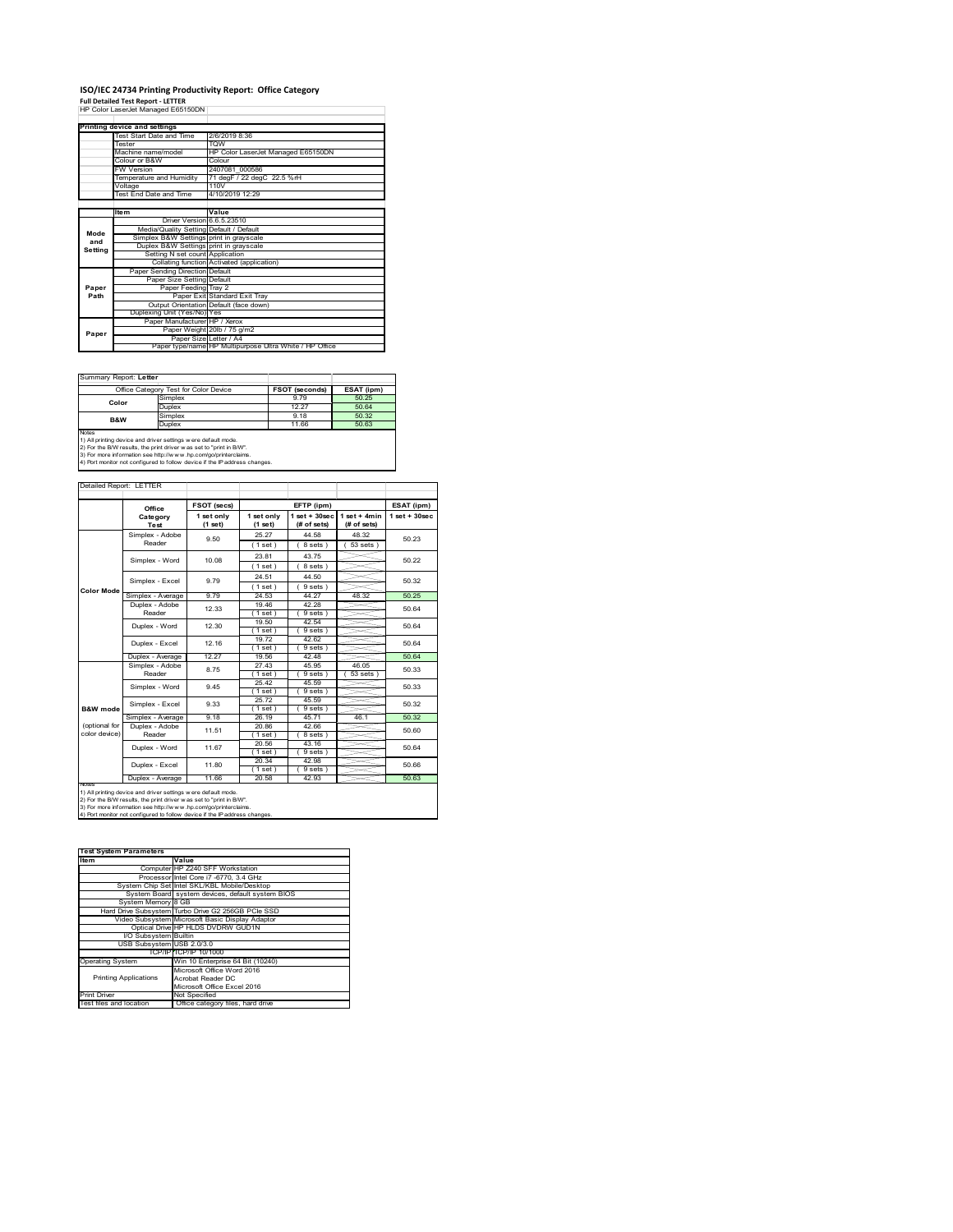# **ISO/IEC 24734 Printing Productivity Report: Office Category<br>Full Detailed Test Report - A4<br>HP Color LaserJet Managed E65150DN |**

|         | Printing device and settings            |                                                         |
|---------|-----------------------------------------|---------------------------------------------------------|
|         | Test Start Date and Time                | 2/6/2019 8:36                                           |
|         | <b>Tester</b>                           | <b>TOW</b>                                              |
|         | Machine name/model                      | HP Color LaserJet Managed E65150DN                      |
|         | Colour or B&W                           | Colour                                                  |
|         | <b>FW Version</b>                       | 2407081 000586                                          |
|         | Temperature and Humidity                | 71 degF / 22 degC 22.5 %rH                              |
|         | Voltage                                 | 110V                                                    |
|         | <b>Test End Date and Time</b>           | 4/10/2019 12:29                                         |
|         |                                         |                                                         |
|         | <b>Item</b>                             | Value                                                   |
|         | Driver Version 6.6.5.23510              |                                                         |
| Mode    | Media/Quality Setting Default / Default |                                                         |
| and     | Simplex B&W Settings print in grayscale |                                                         |
| Setting | Duplex B&W Settings print in grayscale  |                                                         |
|         | Setting N set count Application         |                                                         |
|         |                                         | Collating function Activated (application)              |
|         | Paper Sending Direction Default         |                                                         |
|         | Paper Size Setting Default              |                                                         |
| Paper   | Paper Feeding Tray 2                    |                                                         |
| Path    |                                         | Paper Exit Standard Exit Tray                           |
|         |                                         | Output Orientation Default (face down)                  |
|         | Duplexing Unit (Yes/No) Yes             |                                                         |
|         | Paper Manufacturer HP / Xerox           |                                                         |
| Paper   |                                         | Paper Weight 20lb / 75 g/m2                             |
|         | Paper Size Letter / A4                  |                                                         |
|         |                                         | Paper type/name HP Multipurpose Ultra White / HP Office |

Summary Report: **A4**

| <u> Julianu I IV</u> |                                                               |                       |            |  |  |  |  |
|----------------------|---------------------------------------------------------------|-----------------------|------------|--|--|--|--|
|                      | Office Category Test for Color Device                         | <b>FSOT (seconds)</b> | ESAT (ipm) |  |  |  |  |
| Colour               | Simplex                                                       | 10.15                 | 47.42      |  |  |  |  |
|                      | Duplex                                                        | 12 74                 | 47.93      |  |  |  |  |
| B&W                  | Simplex                                                       | 942                   | 47.41      |  |  |  |  |
|                      | Duplex                                                        | 11.80                 | 47 94      |  |  |  |  |
| <b>Notes</b>         |                                                               |                       |            |  |  |  |  |
|                      | 1) All printing device and driver settings were default mode. |                       |            |  |  |  |  |

1) All printing device and driver settings were default mode.<br>2) For the B/W results, the print driver was set to "print in B/W".<br>3) For more information see http://www.hp.com/go/printerclaims.<br>4) Port monitor not configur

Detailed Report: A4

|                | Office            | FSOT (secs)<br>1 set only | 1 set only        | EFTP (ipm)<br>$1$ set + $30$ sec | $1$ set + 4min | ESAT (ipm)<br>$1$ set + $30$ sec |  |
|----------------|-------------------|---------------------------|-------------------|----------------------------------|----------------|----------------------------------|--|
|                | Category<br>Test  | (1 set)                   | $(1$ set)         | (# of sets)                      | (# of sets)    |                                  |  |
|                |                   |                           |                   |                                  |                |                                  |  |
|                | Simplex - Adobe   | 9.82                      | 24 43             | 42 25                            | 44.98          | 4743                             |  |
|                | Reader            |                           | (1 set)           | 8 sets)                          | $50$ sets $)$  |                                  |  |
|                | Simplex - Word    | 10.39                     | 23.10             | 42.00                            |                | 4742                             |  |
|                |                   |                           | (1 set)           | 8 sets)                          |                |                                  |  |
|                | Simplex - Excel   | 10 24                     | 23 45             | 42 11                            |                | 4741                             |  |
| Colour<br>Mode |                   |                           | (1 set)           | 8 sets)                          |                |                                  |  |
|                | Simplex - Average | 10 15                     | 23.66             | 42 12                            | 44 98          | 4742                             |  |
|                | Duplex - Adobe    | 12.39                     | 19.36             | 39 74                            |                | 47 94                            |  |
|                | Reader            |                           | (1 set)           | 8 sets)                          |                |                                  |  |
|                | Duplex - Word     | 12.96                     | 18.50             | 39 70                            |                | 47.94<br>47.92                   |  |
|                |                   |                           | (1 set)           | 8 sets)                          |                |                                  |  |
|                | Duplex - Excel    | 12.86                     | 18.66             | 38.86                            |                |                                  |  |
|                |                   |                           | (1 set)           | $7 sets$ )                       |                |                                  |  |
|                | Duplex - Average  | 12.7                      | 18.84             | 39.43                            |                | 47.93                            |  |
|                | Simplex - Adobe   | 9.22                      | 26.02             | 42.91                            | 44 87          | 4742                             |  |
|                | Reader            |                           | (1 set)           | 8 sets)                          | $50$ sets $)$  |                                  |  |
|                | Simplex - Word    | 9.64                      | 24.89             | 42.61                            |                | 4741                             |  |
|                |                   |                           | (1 set)           | 8 sets)                          |                |                                  |  |
|                | Simplex - Excel   | 9.38                      | 25.58             | 42.75                            |                | 4742                             |  |
| B&W mode       |                   | 94                        | $1$ set)<br>25 49 | 8 sets)<br>4275                  | 44 9           | 4741                             |  |
| (optional for  | Simplex - Average |                           |                   |                                  |                |                                  |  |
| color device)  | Duplex - Adobe    | 11.55                     | 20.76             | 40.64                            |                | 47 94                            |  |
|                | Reader            |                           | (1 set)<br>20.04  | 8 sets)                          |                |                                  |  |
|                | Duplex - Word     | 11.97                     | (1 set)           | 40.16<br>$8 sets$ )              |                | 47 94                            |  |
|                |                   |                           | 20.20             | 39.58                            |                |                                  |  |
|                | Duplex - Excel    | 1188                      | (1 set)           | $7 sets$ )                       |                | 47.96                            |  |
|                | Duplex - Average  | 118                       | 20.33             | 40 12                            |                | 47 94                            |  |
| NOtes          |                   |                           |                   |                                  |                |                                  |  |

┑

2) For the B/W results, the print driver w as set to "print in B/W".<br>3) For more information see http://w w v.hp.com/go/printerclaims.<br>4) Port monitor not configured to follow device if the IP address changes.

| <b>Test System Parameters</b> |                                                    |  |  |  |
|-------------------------------|----------------------------------------------------|--|--|--|
| Item                          | Value                                              |  |  |  |
|                               | Computer HP Z240 SFF Workstation                   |  |  |  |
|                               |                                                    |  |  |  |
|                               | Processor Intel Core i7 -6770, 3.4 GHz             |  |  |  |
|                               | System Chip Set Intel SKL/KBL Mobile/Desktop       |  |  |  |
|                               | System Board system devices, default system BIOS   |  |  |  |
| System Memory 8 GB            |                                                    |  |  |  |
|                               | Hard Drive Subsystem Turbo Drive G2 256GB PCle SSD |  |  |  |
|                               | Video Subsystem Microsoft Basic Display Adaptor    |  |  |  |
|                               | Optical Drive HP HLDS DVDRW GUD1N                  |  |  |  |
| I/O Subsystem Builtin         |                                                    |  |  |  |
| USB Subsystem USB 2.0/3.0     |                                                    |  |  |  |
|                               | TCP/IP/TCP/IP 10/1000                              |  |  |  |
| <b>Operating System</b>       | Win 10 Enterprise 64 Bit (10240)                   |  |  |  |
|                               | Microsoft Office Word 2016                         |  |  |  |
| <b>Printing Applications</b>  | Acrobat Reader DC                                  |  |  |  |
|                               | Microsoft Office Excel 2016                        |  |  |  |
| <b>Print Driver</b>           | Not Specified                                      |  |  |  |
| Test files and location       | Office category files, hard drive                  |  |  |  |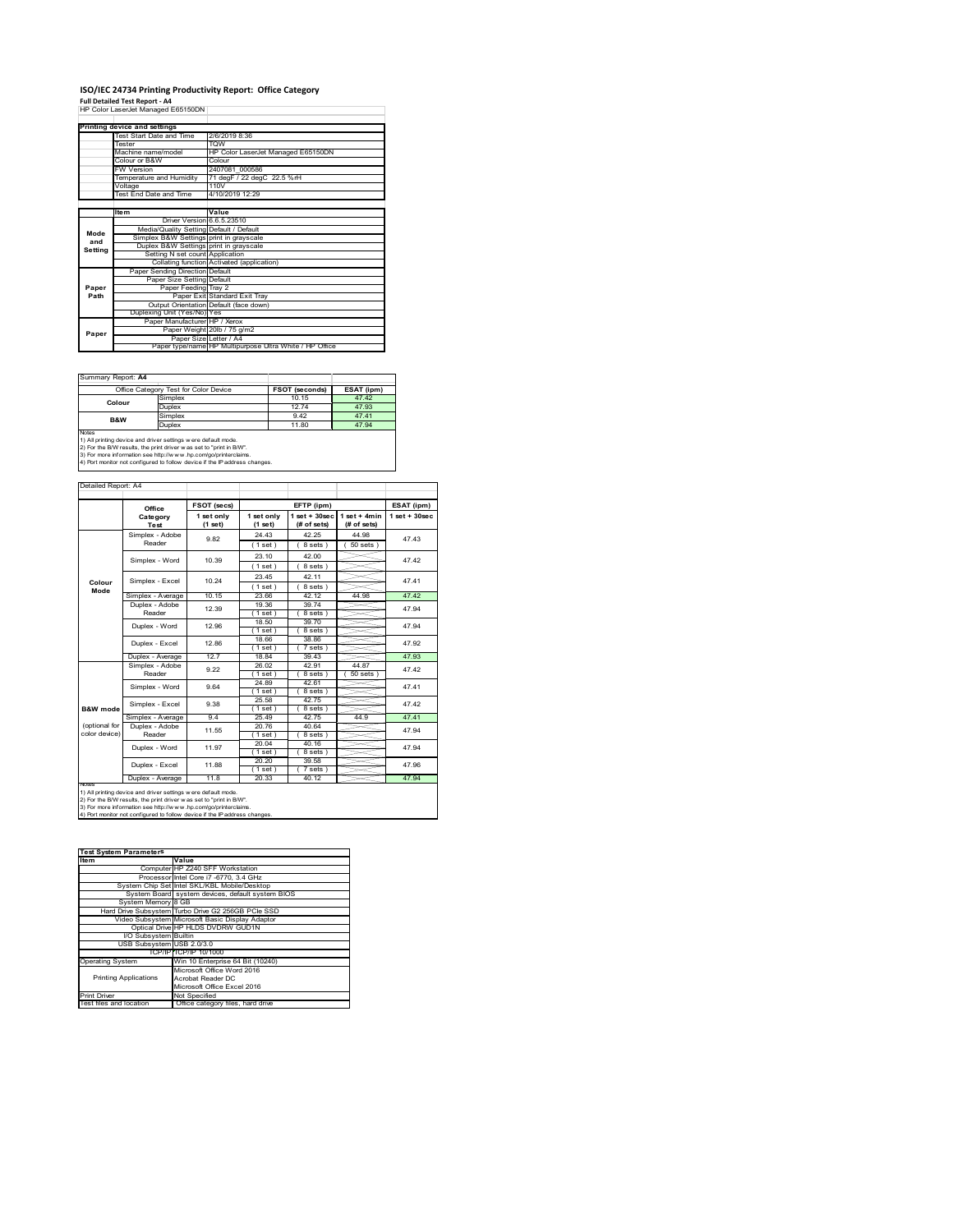## **ISO/IEC 24734 Printing Productivity Report: Office Category Feature Performance Full Report ‐ Office Feature Performance Test** HP Color LaserJet Managed E65150DN

|         | Printing device and settings            |                                                         |
|---------|-----------------------------------------|---------------------------------------------------------|
|         | Test Start Date and Time                | 2/6/2019 8:36                                           |
|         | <b>Tester</b>                           | TOW                                                     |
|         | Machine name/model                      | HP Color LaserJet Managed E65150DN                      |
|         | Colour or B&W                           | Colour                                                  |
|         | <b>FW Version</b>                       | 2407081 000586                                          |
|         | Temperature and Humidity                | 71 degF / 22 degC 22.5 %rH                              |
|         | Voltage                                 | 110V                                                    |
|         | <b>Test End Date and Time</b>           | 4/10/2019 12:29                                         |
|         |                                         |                                                         |
|         | <b>Item</b>                             | Value                                                   |
|         | Driver Version 6.6.5.23510              |                                                         |
| Mode    | Media/Quality Setting Default / Default |                                                         |
| and     | Simplex B&W Settings print in grayscale |                                                         |
| Setting | Duplex B&W Settings print in grayscale  |                                                         |
|         | Setting N set count Application         |                                                         |
|         |                                         | Collating function Activated (application)              |
|         | Paper Sending Direction Default         |                                                         |
|         | Paper Size Setting Default              |                                                         |
| Paper   | Paper Feeding Tray 2                    |                                                         |
| Path    |                                         | Paper Exit Standard Exit Tray                           |
|         |                                         | Output Orientation Default (face down)                  |
|         | Duplexing Unit (Yes/No) Yes             |                                                         |
|         | Paper Manufacturer HP / Xerox           |                                                         |
| Paper   |                                         | Paper Weight 20lb / 75 g/m2                             |
|         | Paper Size Letter / A4                  |                                                         |
|         |                                         | Paper type/name HP Multipurpose Ultra White / HP Office |

| <b>ISO Print Productivity Report: Feature Performance Test Summary</b>                                                                                                                                                                                                                            |         |                                  |                                      |  |
|---------------------------------------------------------------------------------------------------------------------------------------------------------------------------------------------------------------------------------------------------------------------------------------------------|---------|----------------------------------|--------------------------------------|--|
|                                                                                                                                                                                                                                                                                                   |         | <b>Feature Performance Ratio</b> |                                      |  |
| <b>Printing Modes</b><br>(Feature Adobe Reader - Office test file)                                                                                                                                                                                                                                |         | FSOT (base)<br>FSOT (feature)    | <b>ESAT (feature)</b><br>ESAT (base) |  |
| A5, Landscape Feed, Simplex, Colour                                                                                                                                                                                                                                                               | Simplex | 131%                             | 158%                                 |  |
| A5, Portrait Feed, Simplex, Colour                                                                                                                                                                                                                                                                | Simplex |                                  |                                      |  |
| Legal, Simplex, Colour                                                                                                                                                                                                                                                                            | Simplex |                                  |                                      |  |
| Legal, Duplex, Colour                                                                                                                                                                                                                                                                             | Duplex  |                                  |                                      |  |
| A4, 1200 dpi, Simplex, Colour                                                                                                                                                                                                                                                                     | Simplex |                                  |                                      |  |
| Letter, 1200 dpi, Simplex, Colour                                                                                                                                                                                                                                                                 | Simplex |                                  |                                      |  |
| A4. General Office. Simplex. Colour                                                                                                                                                                                                                                                               | Simplex |                                  |                                      |  |
| Letter, General Office, Simplex, Colour                                                                                                                                                                                                                                                           | Simplex |                                  |                                      |  |
| A5, Landscape Feed, Simplex, B/W                                                                                                                                                                                                                                                                  | Simplex | 131%                             | 159%                                 |  |
| A5, Portrait Feed, Simplex, B/W                                                                                                                                                                                                                                                                   | Simplex |                                  |                                      |  |
| Legal, Simplex, B/W                                                                                                                                                                                                                                                                               | Simplex |                                  |                                      |  |
| Legal, Duplex, B/W                                                                                                                                                                                                                                                                                | Duplex  |                                  |                                      |  |
| A4, 1200 dpi, Simplex, B/W                                                                                                                                                                                                                                                                        | Simplex |                                  |                                      |  |
| Letter, 1200 dpi. Simplex, B/W                                                                                                                                                                                                                                                                    | Simplex |                                  |                                      |  |
| A4, General Office, Simplex, B/W                                                                                                                                                                                                                                                                  | Simplex |                                  |                                      |  |
| Letter, General Office, Simplex, B/W                                                                                                                                                                                                                                                              | Simplex |                                  |                                      |  |
| <b>Notes</b><br>1) All printing device and driver settings were default mode.<br>2) Test conducted with 8-paper Office Feature Performance file.<br>3) For more information see http://www.hp.com/go/printerclaims.<br>4) Port monitor not configured to follow device if the IP address changes. |         |                                  |                                      |  |

| <b>Printing Modes</b>                               | <b>Base Printing Mode</b> |                     | <b>Feature Performance</b> |                                 |                                                |                                      |
|-----------------------------------------------------|---------------------------|---------------------|----------------------------|---------------------------------|------------------------------------------------|--------------------------------------|
| Feature Adobe Reader - Office<br>test file (8-page) | <b>FSOT</b><br>Base       | <b>ESAT</b><br>Base | 1 set<br>FSOT (secs)       | $1$ set $+30$ sec<br>ESAT (ipm) | <b>FSOT</b> (base)<br><b>FSOT</b><br>(feature) | <b>ESAT</b> (feature)<br>ESAT (base) |
| A5, Landscape Feed, Simplex, Colour                 | 15.11                     | 47.31               | 11.55                      | 74.9                            | 131%                                           | 158%                                 |
| A5. Portrait Feed. Simplex. Colour                  | 15.11                     | 47.31               |                            |                                 |                                                |                                      |
| Legal, Simplex, Colour                              |                           |                     |                            |                                 |                                                |                                      |
| Legal, Duplex, Colour                               |                           |                     |                            |                                 |                                                |                                      |
| A4. 1200 dpi. Simplex. Colour                       | 15.11                     | 47.31               |                            |                                 |                                                |                                      |
| Letter, 1200 dpi, Simplex, Colour                   |                           |                     |                            |                                 |                                                |                                      |
| A4, General Office, Simplex, Colour                 | 15 11                     | 47.31               |                            |                                 |                                                |                                      |
| Letter, General Office, Simplex, Colour             |                           |                     |                            |                                 |                                                |                                      |
| A5. Landscape Feed. Simplex, B/W                    | 144                       | 47.51               | 11.06                      | 75.9                            | 131%                                           | 159%                                 |
| A5. Portrait Feed. Simplex. B/W                     | 144                       | 47.51               |                            |                                 |                                                |                                      |
| Legal, Simplex, B/W                                 |                           |                     |                            |                                 |                                                |                                      |
| Legal, Duplex, B/W                                  |                           |                     |                            |                                 |                                                |                                      |
| A4. 1200 dpi. Simplex. B/W                          | 14.4                      | 47.51               |                            |                                 |                                                |                                      |
| Letter, 1200 dpi, Simplex, B/W                      |                           |                     |                            |                                 |                                                |                                      |
| A4, General Office, Simplex, B/W                    | 14.4                      | 47.51               |                            |                                 |                                                |                                      |
| Letter, General Office, Simplex, B/W                |                           |                     |                            |                                 |                                                |                                      |

1) All printing device and driver settings were default mode.<br>2) Test conducted with 8-paper Office Feature Performance file<br>3) For more information see http://www.hp.com/go/printerclaims.<br>4) Port monitor not configured to

|           | <b>Test System Parameters</b> |                                                    |
|-----------|-------------------------------|----------------------------------------------------|
|           | <b>Item</b>                   | Value                                              |
|           |                               | Computer HP Z240 SFF Workstation                   |
|           |                               | Processor Intel Core i7 -6770, 3.4 GHz             |
|           |                               | System Chip Set Intel SKL/KBL Mobile/Desktop       |
|           |                               | System Board system devices, default system BIOS   |
| Test      | System Memory 8 GB            |                                                    |
| System    |                               | Hard Drive Subsystem Turbo Drive G2 256GB PCle SSD |
|           |                               | Video Subsystem Microsoft Basic Display Adaptor    |
|           |                               | Optical Drive HP HLDS DVDRW GUD1N                  |
|           | I/O Subsystem Builtin         |                                                    |
|           | USB Subsystem USB 2.0/3.0     |                                                    |
| <b>VO</b> |                               | TCP/IP/TCP/IP 10/1000                              |
|           | <b>Operating System</b>       | Win 10 Enterprise 64 Bit (10240)                   |
|           |                               | Microsoft Office Word 2016                         |
|           | <b>Printing Applications</b>  | Acrobat Reader DC                                  |
| Software  |                               | Microsoft Office Excel 2016                        |
|           | <b>Print Driver</b>           | Not Specified                                      |
|           | Test files and location       | Office category files, hard drive                  |
|           |                               |                                                    |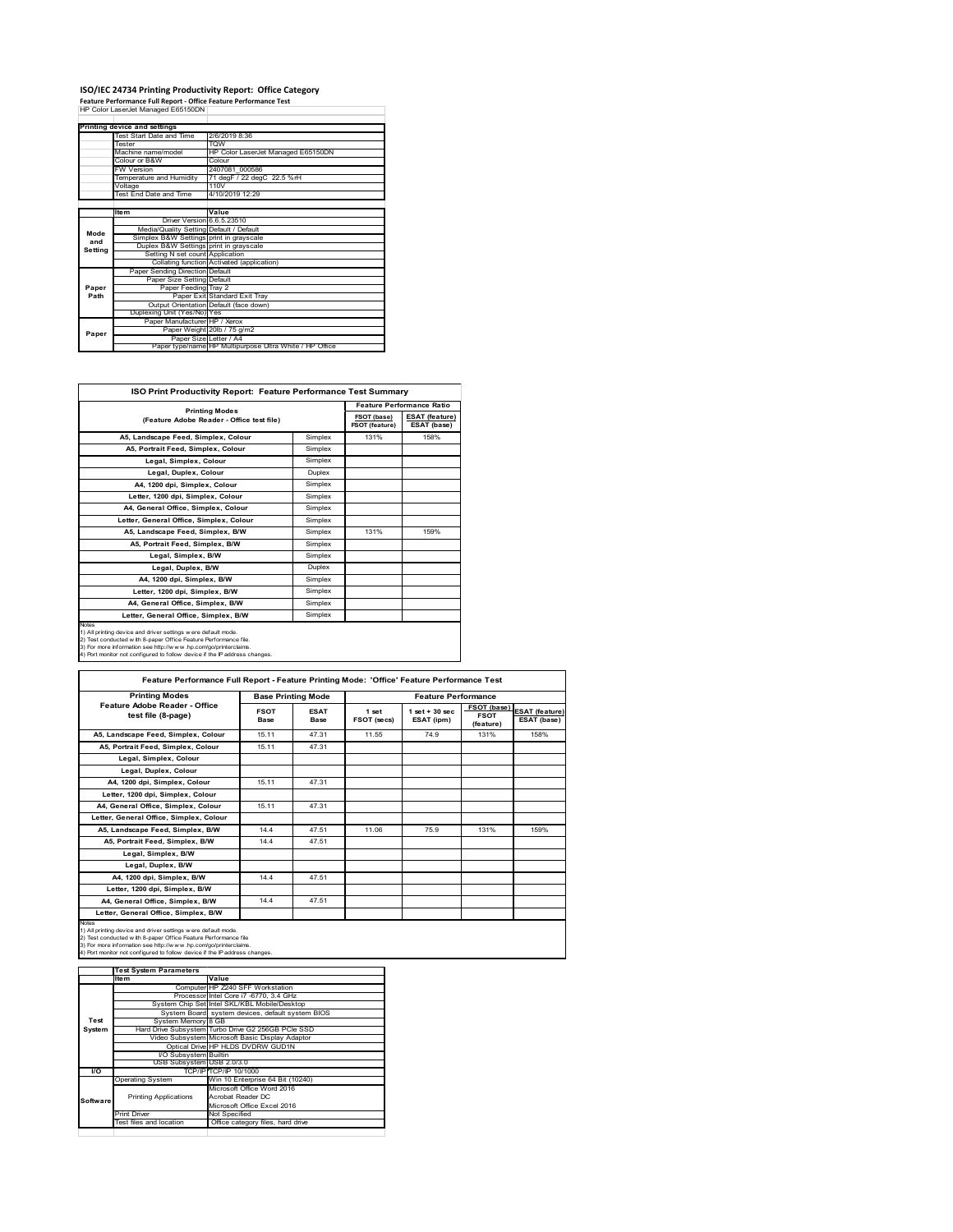#### **ISO/IEC 17629 First Print Out Time Report: Office Category**  $\top$

| <b>Full Detailed Test Report - LETTER</b> |                                    |  |  |  |
|-------------------------------------------|------------------------------------|--|--|--|
|                                           | HP Color LaserJet Managed E65150DN |  |  |  |

|            | Printing device and settings |                                    |  |
|------------|------------------------------|------------------------------------|--|
|            | Test Start Date and Time     | 2/6/2019 8:29                      |  |
|            | Tester                       | <b>TOW</b>                         |  |
|            | Machine name/model           | HP Color LaserJet Managed E65150DN |  |
|            | Colour or B&W                | Colour                             |  |
|            | <b>FW Version</b>            | 2407081 000586                     |  |
|            | Configuration (options)      | Default                            |  |
|            | Controller                   | 11 105                             |  |
|            | Printing device page count   | Not Specified                      |  |
|            | Printing supplies page count | Not Specified                      |  |
|            | Temperature and Humidity     | 71 degF / 22 degC 22.5 %rH         |  |
|            | Voltage                      | 110V                               |  |
|            | Test End Date and Time       | 2/6/2019 12:53                     |  |
|            |                              |                                    |  |
|            | <b>Item</b>                  | Value                              |  |
| Mode       | PDL and driver version       | 6.6.5.23510                        |  |
| and        | Print Quality mode           | default                            |  |
| Setting    | <b>B&amp;W</b> settings      | default                            |  |
|            | Paper feed orientation       | Short Edge                         |  |
| Paper      | Paper type setting           | default                            |  |
|            | Paper feeding                | Standard cassette                  |  |
|            | Paper exit                   | Standard exit tray                 |  |
| Paper Path | Output orientation           | default (face up or face down)     |  |

ń

**ISO First Page Out Time Summary Report: Office Category**

| Summary Report: Letter |         |                           |
|------------------------|---------|---------------------------|
|                        |         | FPOT from Ready (seconds) |
| Color                  | Simplex | 6.25                      |
|                        | Duplex  |                           |
| <b>B&amp;W</b>         | Simplex | 5.39                      |
| Duplex                 |         |                           |
| Notes                  |         |                           |

Notes<br>1) All printing device and driver settings were default mode.<br>2) For the BW results, the print driver was set to "print in BW".<br>3) For more information see http://www.hp.com/golprinterclaims.<br>4) Rot monitor not confi

| ISO First Page Out Time Report: Office Category        |                                                                                                                                                                                                                                                                                                                                                                                                             |                            |                            |                              |                            |                   |
|--------------------------------------------------------|-------------------------------------------------------------------------------------------------------------------------------------------------------------------------------------------------------------------------------------------------------------------------------------------------------------------------------------------------------------------------------------------------------------|----------------------------|----------------------------|------------------------------|----------------------------|-------------------|
| <b>Detailed Report: LETTER</b>                         |                                                                                                                                                                                                                                                                                                                                                                                                             | Word<br>(seconds)          | Excel<br>(seconds)         | Adobe<br>Reader<br>(seconds) | Average<br>(seconds)       | <b>Delay Time</b> |
|                                                        | FPOT from Ready - Simplex                                                                                                                                                                                                                                                                                                                                                                                   | 6.43                       | 6.23                       | 6.08                         | 6.25                       | 20 Seconds        |
|                                                        | FPOT from Ready - Duplex                                                                                                                                                                                                                                                                                                                                                                                    |                            |                            |                              |                            |                   |
| <b>Color Mode</b>                                      | FPOT from Sleep - Simplex                                                                                                                                                                                                                                                                                                                                                                                   |                            |                            | 11.29                        |                            | 95 Minutes        |
|                                                        | Recovery Time                                                                                                                                                                                                                                                                                                                                                                                               |                            |                            | 5.2                          |                            |                   |
|                                                        | FPOT from Off - Simplex                                                                                                                                                                                                                                                                                                                                                                                     |                            |                            | 158.59                       |                            |                   |
|                                                        | Warm-up Time                                                                                                                                                                                                                                                                                                                                                                                                |                            |                            | 152.51                       |                            |                   |
|                                                        | FPOT from Ready - Simplex                                                                                                                                                                                                                                                                                                                                                                                   | 5.39                       | 5.71                       | 5.07                         | 5.39                       | 20 Seconds        |
|                                                        | FPOT from Ready - Duplex                                                                                                                                                                                                                                                                                                                                                                                    |                            |                            |                              |                            |                   |
| <b>B&amp;W Mode</b>                                    | FPOT from Sleep - Simplex                                                                                                                                                                                                                                                                                                                                                                                   |                            |                            | 10.92                        |                            | 95 Minutes        |
|                                                        | Recovery Time                                                                                                                                                                                                                                                                                                                                                                                               |                            |                            | 5.9                          |                            |                   |
|                                                        | FPOT from Off - Simplex                                                                                                                                                                                                                                                                                                                                                                                     |                            |                            | 149.08                       |                            |                   |
|                                                        | Warm-up Time                                                                                                                                                                                                                                                                                                                                                                                                |                            |                            | 144.01                       |                            |                   |
| Notes                                                  |                                                                                                                                                                                                                                                                                                                                                                                                             |                            |                            |                              |                            |                   |
|                                                        | 1) All printing device and driver settings w ere default mode.<br>2) For the B/W results, the print driver was set to "print in B/W".<br>3) For more information see http://www.hp.com/go/printerclaims.<br>4) Port monitor not configured to follow device if the IP address changes.<br>5) Page counts w ere collected after completion of the tests.<br>6) Details for FPOT from Sleep are show n below. |                            |                            |                              |                            |                   |
| <b>HP Data Table</b><br><b>Detailed Report: LETTER</b> |                                                                                                                                                                                                                                                                                                                                                                                                             |                            |                            |                              |                            |                   |
|                                                        |                                                                                                                                                                                                                                                                                                                                                                                                             | <b>FPOT Avg</b><br>(se cs) | FPOT (secs)<br>Iteration 1 | FPOT (secs)<br>Iteration 2   | FPOT (secs)<br>Iteration 3 | Application       |
|                                                        | FPOT from Sleep                                                                                                                                                                                                                                                                                                                                                                                             | 11.29                      | 11.23                      | 11.35                        | N/A                        | Adobe Reader      |
| <b>Color Mode</b>                                      | FPOT from Sleep (15 minutes)<br>HP/Non ISO Test                                                                                                                                                                                                                                                                                                                                                             | 7.58                       | 7.54                       | 7.61                         | N/A                        | Adobe Reader      |
| <b>B&amp;W Mode</b>                                    | <b>FPOT</b> from Sleep                                                                                                                                                                                                                                                                                                                                                                                      | 10.92                      | 1074                       | 11.10                        | N/A                        | Adobe Reader      |

Notes<br>1) All printing device and driver settings w ere default mode.<br>2) For the B/W results, the print driver w as set to "print in B/W".<br>3 DLP includes detailed iterations as data measurements may vary run to run.

|            | <b>Test System Parameters</b> |                                     |  |
|------------|-------------------------------|-------------------------------------|--|
|            | <b>Item</b>                   | Value                               |  |
|            | Computer                      | HP Z240 SFF Workstation             |  |
|            | Processor                     | Intel Core i7 -6770, 3.4 GHz        |  |
|            | System Chip Set               | Intel SKL/KBL Mobile/Desktop        |  |
|            | System Board                  | system devices, default system BIOS |  |
| Test       | <b>System Memory</b>          | 8 GB                                |  |
| System     | Hard Drive Subsystem          | Turbo Drive G2 256GB PCIe SSD       |  |
|            | Video Subsystem               | Microsoft Basic Display Adaptor     |  |
|            | Optical Drive                 | HP HLDS DVDRW GUD1N                 |  |
|            | I/O Subsystem                 | <b>Builtin</b>                      |  |
|            | <b>USB Subsystem</b>          | USB 2.0/3.0                         |  |
| Printing   |                               |                                     |  |
| Device     | TCP/IP                        | 10/1000                             |  |
| Connection |                               |                                     |  |
|            | <b>Operating System</b>       | Win 10 Enterprise 64 Bit (10240)    |  |
|            |                               | Microsoft Word 2016                 |  |
|            | <b>Printing Applications</b>  | Microsoft Excel 2016                |  |
| Software   |                               | Adobe Reader DC                     |  |